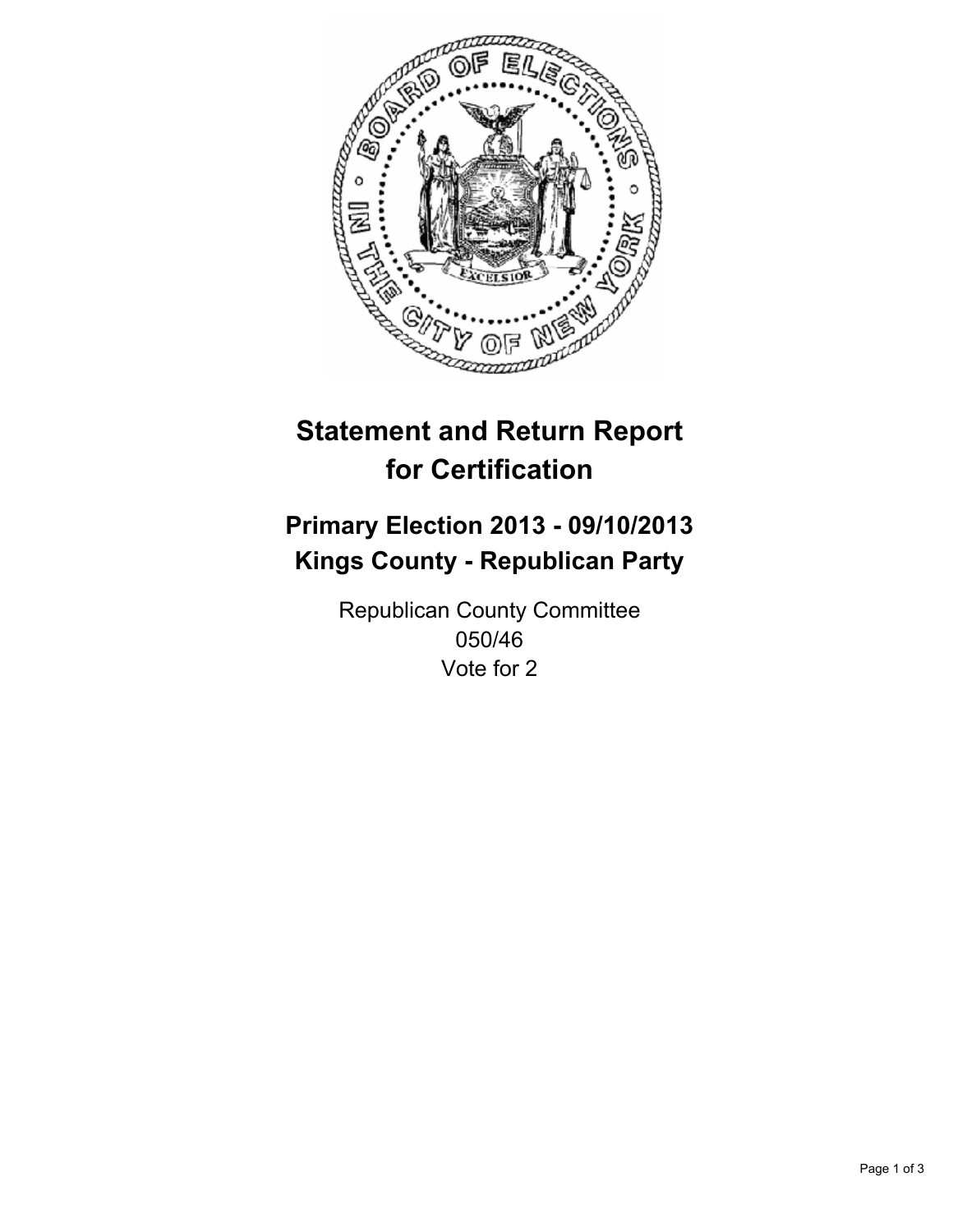

## **Assembly District 46**

| <b>EMERGENCY</b>       | 0   |
|------------------------|-----|
| ABSENTEE/MILITARY      | 3   |
| <b>FEDERAL</b>         | 0   |
| SPECIAL PRESIDENTIAL   | 0   |
| AFFIDAVIT              | 3   |
| NICHOLAS M. QUAGLIONE  | 46  |
| ANITA M. QUAGLIONE     | 34  |
| <b>WILLIAM HONGACH</b> | 18  |
| <b>RACHEL ARNDT</b>    | 10  |
| <b>Total Votes</b>     | 108 |